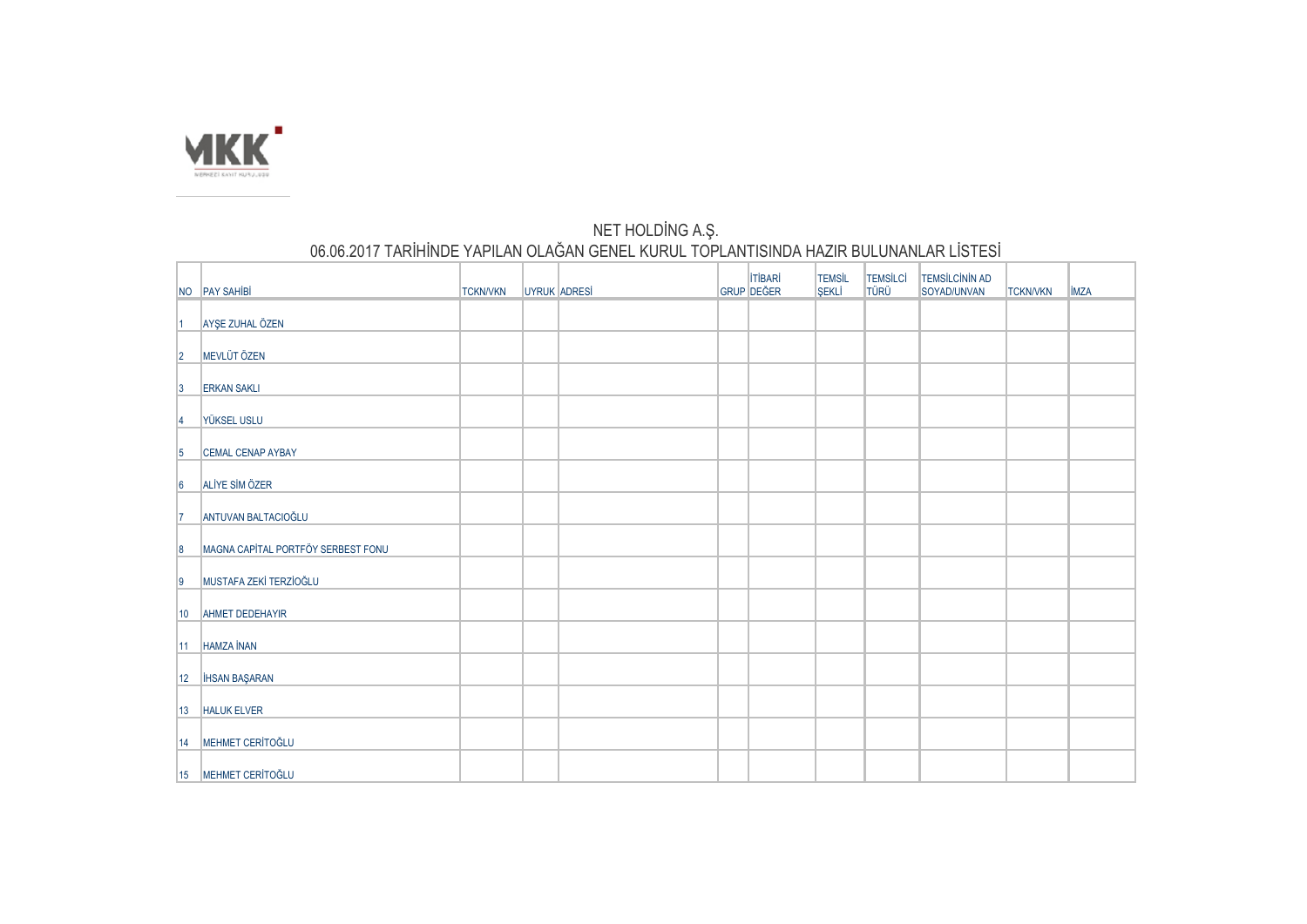| AUSTRALIAN CATHOLIC SUPERANNUATION AND<br><b>RETIREMENT FUND</b><br>16<br>17 BÜLENT ULUSOY<br>18 PEOPLE S BANK OF CHINA |
|-------------------------------------------------------------------------------------------------------------------------|
|                                                                                                                         |
|                                                                                                                         |
|                                                                                                                         |
| 19 CITY OF NEW YORK GROUP TRUST                                                                                         |
| VANGUARD EMRG MKT STOCK INDEX<br>20                                                                                     |
| 21  VIRGINIA RETIREMENT SYSTEM                                                                                          |
| 22 GOLDMAN SACHS FUNDS.                                                                                                 |
| NTGI-QM COMMON DAILYALL COU WOR EX-US IN MA IN FU<br>LE.<br>23                                                          |
| LA FIRE AND POLICE PENSION SYSTEM<br> 24                                                                                |
| QUEENSLAND INVESTMENT TRUST NO.2<br><b>25</b>                                                                           |
| SUNSUPER SUPERANNUATION FUND<br>26                                                                                      |
| <b>FLORIDA RETIREMENT SYSTEM</b><br>27                                                                                  |
| MGI FUNDS PLC<br>28                                                                                                     |
| 29<br><b>DIMENSIONAL FUNDS PLC</b>                                                                                      |
| <b>EATON VANCE TRUST COM. PAR.</b><br>STRUC.EMER.MARK.CORE EQUITY FUND<br>30                                            |
| 31 <br><b>CITY OF NEW YORK GROUP TRUST</b>                                                                              |
| <b>CITY OF NEW YORK GROUP TRUST</b><br> 32                                                                              |
| 33 <br>AZL DFA EMERGING MARKETS CORE EQUITY FUND                                                                        |
| <b>CF DV ACWI EX-U.S.IMI FUND</b><br> 34                                                                                |
| VANGUARD FTSE ALL WORLD EX US SMALL CAPINDEX<br>FUND<br>35                                                              |
| 36 CITY OF NEW YORK GROUP TRUST                                                                                         |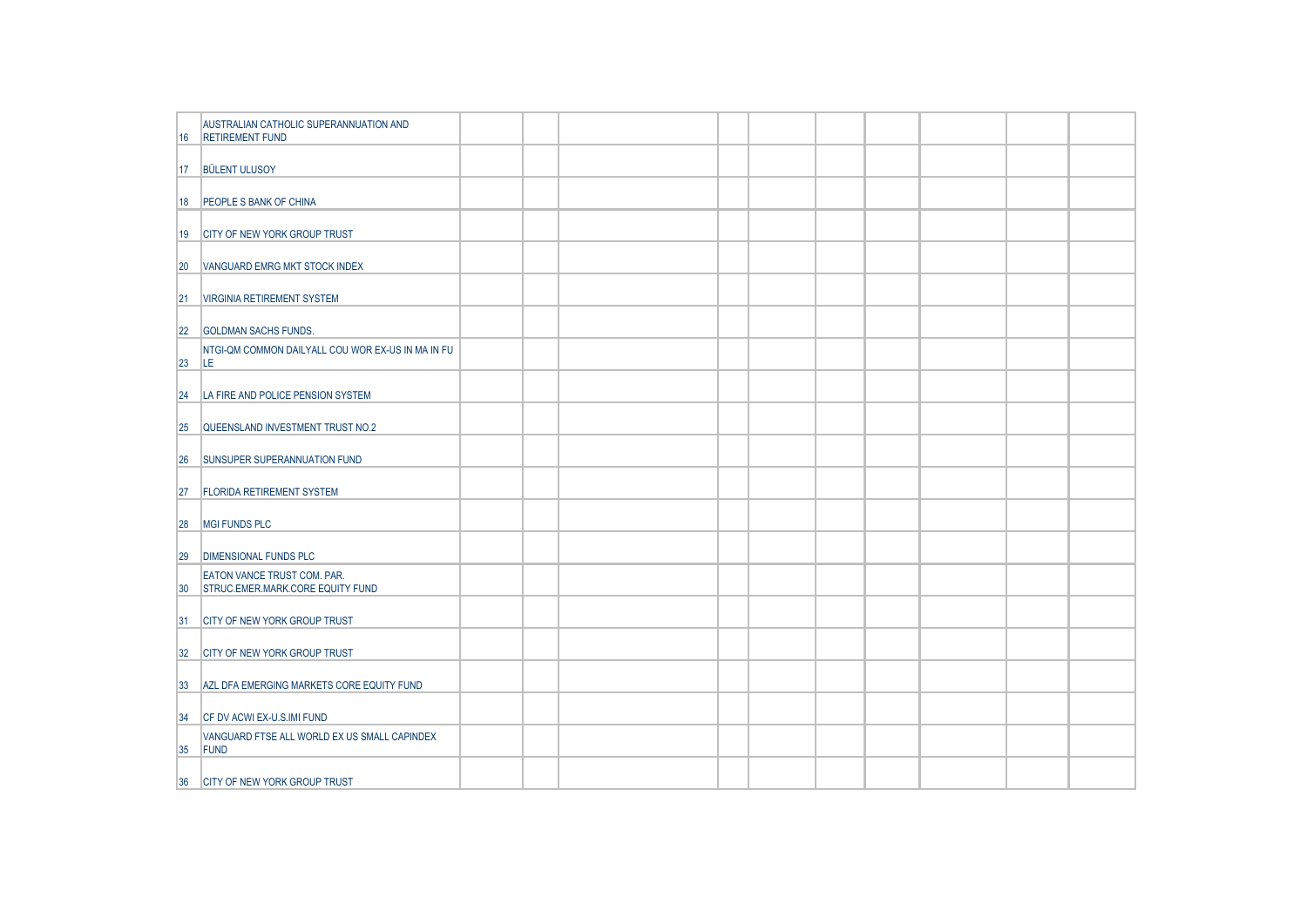| 37        | WELLS FARGO BANK DEC.O.TR.ESTABL.INV.FU.FOR<br>EMP.BENEF.TRUSTS                    |  |  |  |  |  |  |
|-----------|------------------------------------------------------------------------------------|--|--|--|--|--|--|
| 38        | NORTHERN TRUST GLOBAL INVESTMENTS QUANTITATIVE                                     |  |  |  |  |  |  |
| 39        | PENSION RESERVERS INVESTMENT TRUST FUND                                            |  |  |  |  |  |  |
| 40        | <b>EATON VANCE MANAGEMENT</b>                                                      |  |  |  |  |  |  |
| <b>41</b> | MELLON BANK N.A. EMPLOYEE BENE COLLINVEST FUND<br><b>PLAN</b>                      |  |  |  |  |  |  |
| 142       | ADVANCED SERIES TRUST AST GOLDMAN SACHSMULTI<br><b>ASSET PORTFOLI</b>              |  |  |  |  |  |  |
| 43        | IBM DIVERSIFIED GLOBAL EQUITY FUND                                                 |  |  |  |  |  |  |
| 44        | <b>SSGA SPDR ETFS EUROPE I PUBLIC LIMITED COMPANY</b>                              |  |  |  |  |  |  |
| 45        | ALASKA PERMANENT FUND CORPORATION                                                  |  |  |  |  |  |  |
| 46        | PUBLIC EMPLOYEE RETIREMENT ASSOC OF NEW MEXICO                                     |  |  |  |  |  |  |
| 47        | ACADIAN EMERGING MARKETS ALPHA PLUS FUND TRUST                                     |  |  |  |  |  |  |
| 48        | CALIFORNIA PUBLIC EMPLOYEES RETIREMENT SYSTEM                                      |  |  |  |  |  |  |
| 49        | PARAMETRIC TAX-MANAGED EMERGINGMARKETS FUND                                        |  |  |  |  |  |  |
| 50        | JOHN HANCOCK FUNDS II EMERGING MARKETS FUND                                        |  |  |  |  |  |  |
| 51        | COLLEGE RETIREMENT EQUITIES FUND                                                   |  |  |  |  |  |  |
| 52        | <b>SSB J734 SPDR S+P EMERGING MARKETS SMALL CAP ETF</b>                            |  |  |  |  |  |  |
| 53        | <b>OREGON PUBLIC EMPLOYEES RETIREMENT SYSTEM</b>                                   |  |  |  |  |  |  |
| 54        | EMERGING MARKETS SMALL CAPITALIZ.EQU.INDEX NON-<br><b>LENDABLE FUND</b>            |  |  |  |  |  |  |
| 55        | STATE STREET MSCI EMERGING MARKETS SMALL CAP<br><b>INDEX NON-LENDING COMMON TR</b> |  |  |  |  |  |  |
| 56        | CEP AS DEPOSITARY FOR DIMENSIONAL EMERGING<br><b>MARKETS FUND</b>                  |  |  |  |  |  |  |
| 57        | INTERNATIONAL MONETARY FUND                                                        |  |  |  |  |  |  |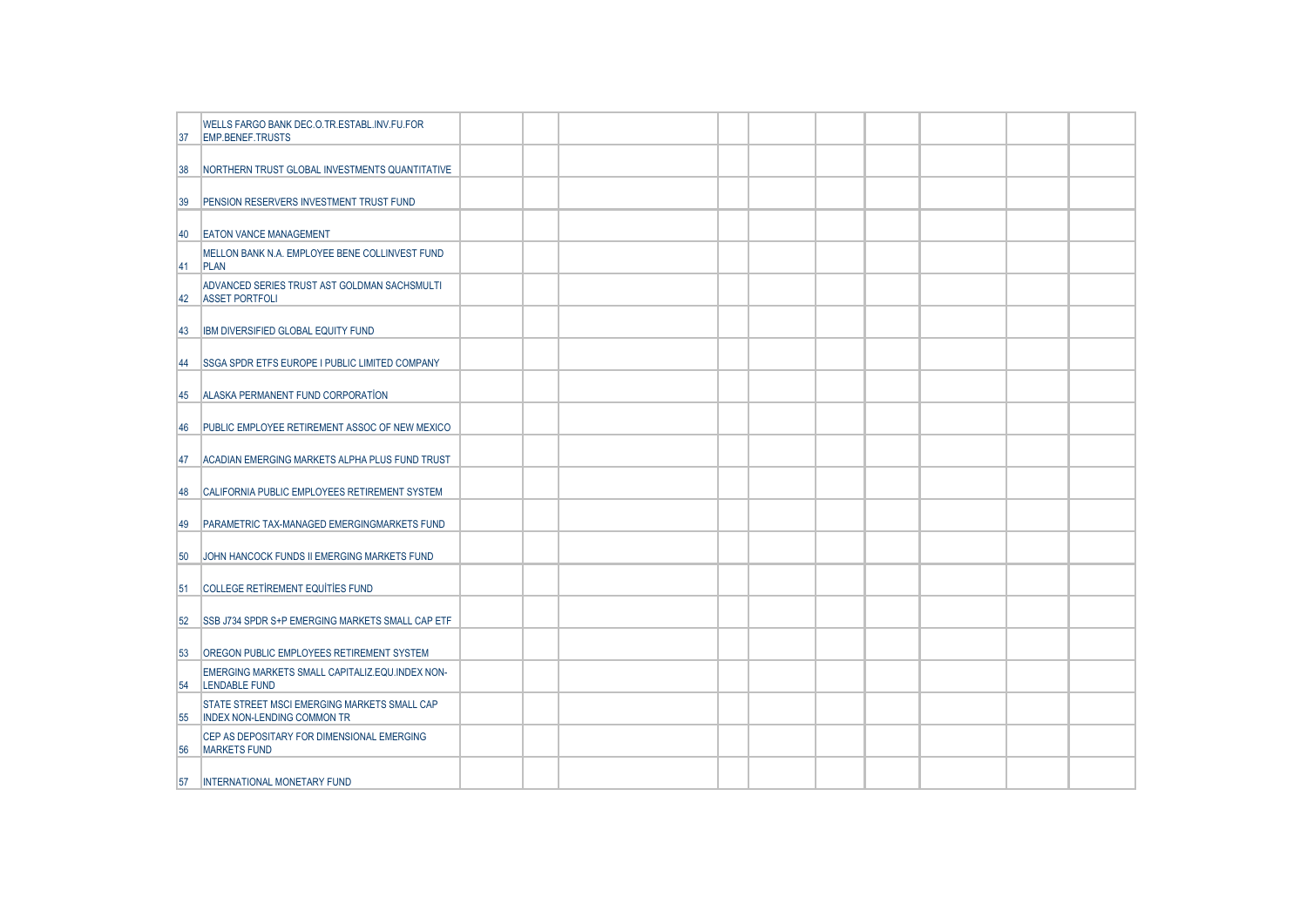| 58  | FIDELITY SALEM STREET TRUST: SPANTAN TOTAL<br><b>INTERNATIONAL INDEX FUND</b> |  |  |  |  |  |  |
|-----|-------------------------------------------------------------------------------|--|--|--|--|--|--|
| 59  | TEACHER RETIREMENT SYSTEM OF TEXAS                                            |  |  |  |  |  |  |
| 60  | OREGON PUBLIC EMPLOYEES RETIREMENT SYSTEM                                     |  |  |  |  |  |  |
| 61  | THE REGENTS OF THE UNIVERSITY OF CALIFORNIA                                   |  |  |  |  |  |  |
| 62  | HIGHMARK LIMITED-HIGHMARK LONG/SHORT EQUITY 9                                 |  |  |  |  |  |  |
| 63  | <b>ISHARES III PUBLIC LIMITED COMPANY</b>                                     |  |  |  |  |  |  |
| 64  | CARRHAE CAPITAL MASTER FUND LTD                                               |  |  |  |  |  |  |
| 65  | ISHARES MSCI TURKEY INVESTABLE MARKET INDEX FUND                              |  |  |  |  |  |  |
| 66  | JOHN HANCOCK VARIABLE INS.TRUST EMERGING<br><b>MARKETS VALUE TRUST</b>        |  |  |  |  |  |  |
| 67  | INTERNATIONAL EQUITIES SECTOR TRUST                                           |  |  |  |  |  |  |
| 68  | EMERGING MARKET CORE EQUT PORTF DFA INV DIM GRO<br>IN.                        |  |  |  |  |  |  |
| 69  | EMERGING MARKETS SMALL CAPITALIZ.EQU.IN.NON-<br>LENDABLE FUND B               |  |  |  |  |  |  |
| 70  | PINE RIVER FIXED INCOME MASTER FUND LTD.                                      |  |  |  |  |  |  |
| 171 | PUBLIC EMPLOYEES RETIREMENT SYSTEM OF OHIO                                    |  |  |  |  |  |  |
| 72  | VANGUARD TOTAL INTERNATIONAL STOCK INDEX FUND                                 |  |  |  |  |  |  |
| 73  | CARRHAE CAPITAL LONG MASTER FUND LTD                                          |  |  |  |  |  |  |
| 74  | PINE RIVER FIXED INCOME LUX INVESTMENTS S.A.R.L.                              |  |  |  |  |  |  |
| 75  | PINE RIVER FIXED INCOME LUX INVESTMENTS S.A.R.L.                              |  |  |  |  |  |  |
| 76  | PM MANAGER FUND SPC-SEGREGATED PORTFOLIO30                                    |  |  |  |  |  |  |
| 77  | DIMENSIONAL EMERGINGMARKETS VALUE FUND                                        |  |  |  |  |  |  |
| 78  | <b>INVESTMENT FUNDS FOR TAX EXEMPT RETIREMENT</b><br><b>PLANS</b>             |  |  |  |  |  |  |